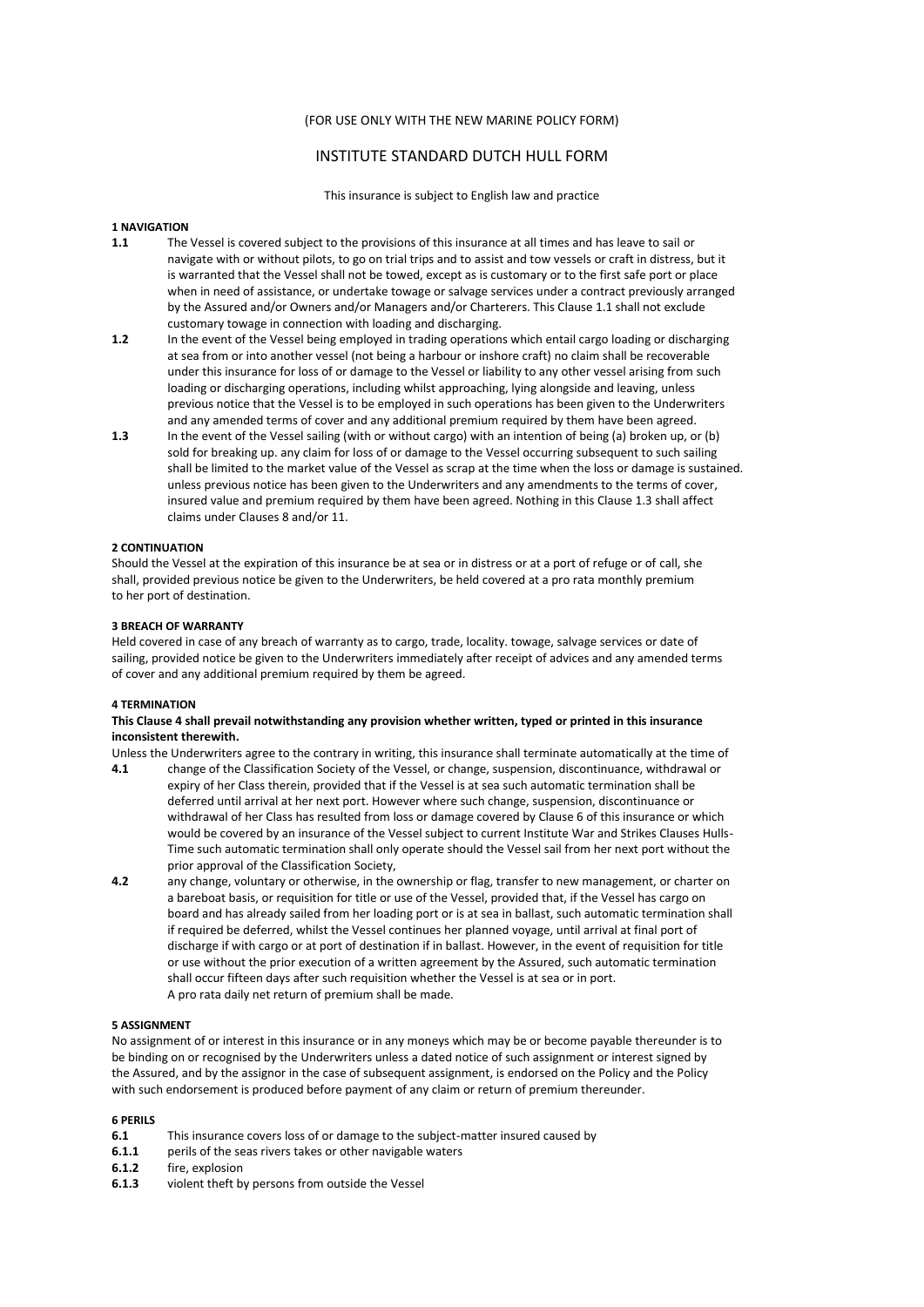# **6.1.4** jettison

- **6.1.5** piracy
- **6.1.6** breakdown of or accident to nuclear installations or reactors
- **6.1.7** contact with aircraft or similar objects, or objects falling therefrom, land conveyance, dock or harbour equipment or installation
- **6.1.8** earthquake volcanic eruption or lightning.
- **6.2** This insurance covers loss of or damage to the subject-matter insured caused by
- **6.2.1** accidents in loading discharging or shifting cargo or fuel
- **6.2.2** bursting of boilers breakage of shafts or any latent defect in the machinery or hull
- **6.2.3** negligence default or error in judgement of Master Officers Crew or Pilots or other servants of the
- shipowner, dock, graving dock or pontoon authorities or their servants, stevedores or others **6.2.4** barratry of Master Officers or Crew,
- provided such loss or damage has not resulted from want of due diligence by the Assured, Owners of the Vessel, or any of them, or by the Managers.
- **6.3** Master Officers Crew or Pilots not to be considered Owners within the meaning of this Clause 6 should they hold shares in the Vessel.

# **7 POLLUTION HAZARD**

This insurance covers loss of or damage to the Vessel caused by any governmental authority acting under the powers vested in it to prevent or mitigate a pollution hazard, or threat thereof, resulting directly from damage to the Vessel for which the Underwriters are liable under this insurance, provided such act of governmental authority has not resulted from want of due diligence by the Assured, the Owners, or Managers of the Vessel or any of them to prevent or mitigate such hazard or threat. Master, Officers, Crew or Pilots not to be considered Owners within the meaning of this Clause 7 should they hold shares in the Vessel.

# **8 COLLISION LIABILITY**

- **8.1** The Underwriters agree to indemnify the Assured for any sum or sums paid by the Assured to any other person or persons by reason of the Assured becoming legally liable by way of damages for
- 8.1.1 loss of or damage to any other vessel or movable or immovable object whatsoever or property thereon
- **8.1.2** delay to or loss of use of any such other vessel or object or property thereon
- **8.1.3** general average of, salvage of, or salvage under contract of. any such other vessel or object or property thereon,
- where such payment by the Assured is in consequence of the Vessel hereby insured coming into collision with any other vessel or into contact with any other movable or immovable object whatsoever.
- **8.2** The indemnity provided by this Clause 8 shall be in addition to the indemnity provided by the other terms and conditions of this insurance and shall be subject to the following provisions:
- **8.2.1** Where the insured Vessel is in collision with another vessel and both vessels are to blame then, unless the liability of one or both vessels becomes limited by law, the indemnity under this Clause 8 shall be calculated on the principle of cross-liabilities as if the respective Owners had been compelled to pay to each other such proportion of each other's damages as may have been properly allowed in ascertaining the balance or sum payable by or to the Assured in consequence of the collision.
- **8.2.2** In no case shall the Underwriters' total liability under Clauses 8.1 and 8.2 exceed their proportionate part of the insured value of the Vessel hereby insured in respect of any one collision.
- **8.3** The Underwriters will also pay the legal costs incurred by the Assured or which the Assured may be compelled to pay in contesting liability or taking proceedings to limit liability, with the prior written consent of the Underwriters.

# **EXCLUSIONS**

- **8.4** Provided always that this Clause 8 shall in no case extend to any sum which the Assured shall pay for or in respect of
- **8.4.1** removal or disposal of obstructions, wrecks, cargoes or any other thing whatsoever
- **8.4.2** the cargo or other property on, or the engagements of, the insured Vessel
- **8.4.3** loss of life, personal injury or illness
- **8.4.4** pollution or contamination of any real or personal property or thing whatsoever (except other vessels with which the insured Vessel is in collision or property on such other vessels).

# **9 SISTERSHIP**

Should the Vessel hereby insured come into collision with or receive salvage services from another vessel belonging wholly or in part to the same Owners or under the same management, the Assured shall have the same rights under this insurance as they would have were the other vessel entirely the property of Owners not interested in the Vessel hereby insured; but in such cases the liability for the collision or the amount payable for the services rendered shall be referred to a sole arbitrator to be agreed upon between the Underwriters and the Assured.

# **10 NOTICE OF CLAIM AND TENDERS**

**10.1** In the event of accident whereby loss or damage may result in a claim under this insurance, notice shall be given to the Underwriters prior to survey and also, if the Vessel is abroad, to the nearest Lloyd's Agent so that a surveyor may be appointed to represent the Underwriters should they so desire.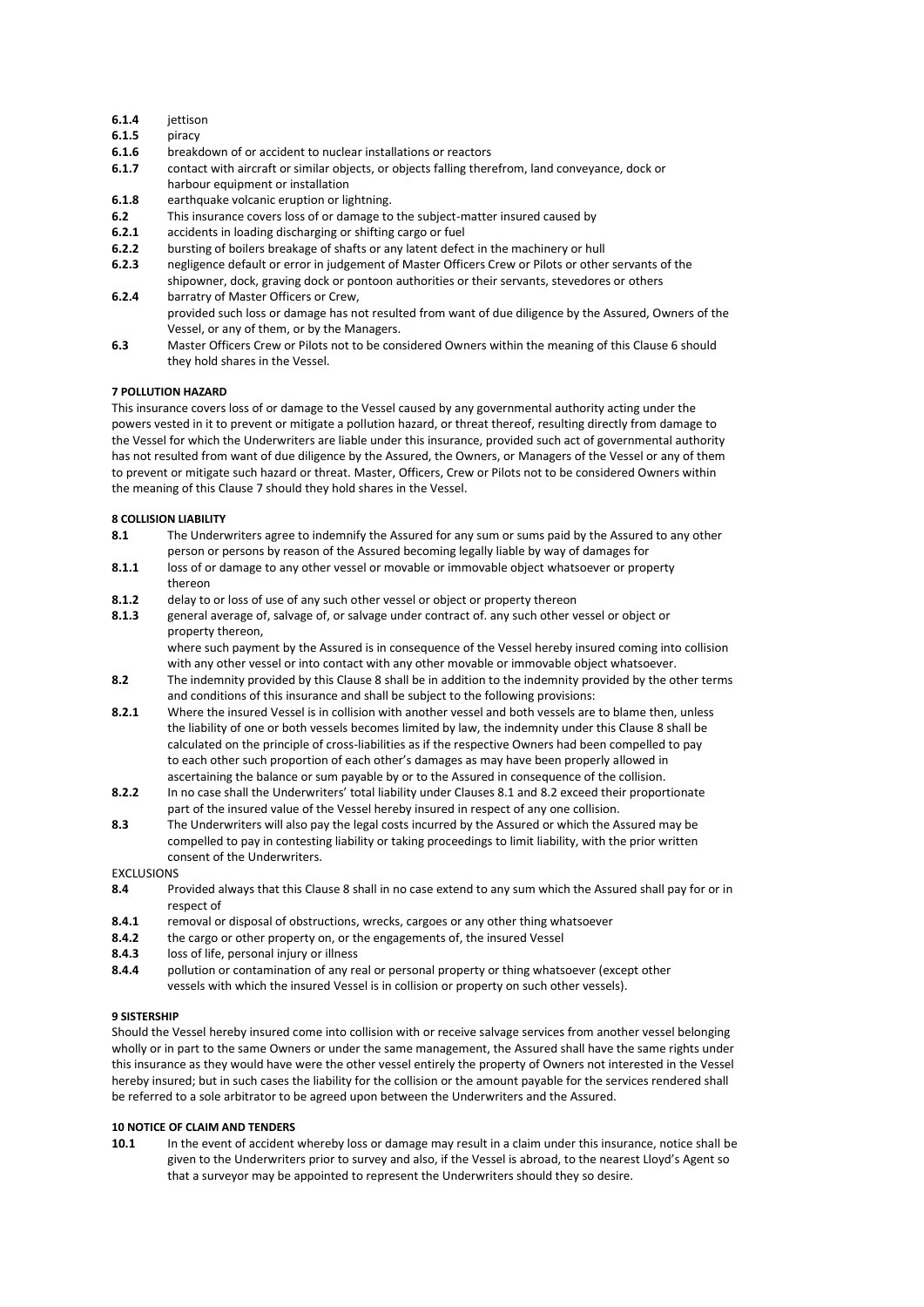- **10.2** The Underwriters shall be entitled to decide the port to which the Vessel shall proceed for docking or repair (the actual additional expense of the voyage arising from compliance with the Underwriters' requirements being refunded to the Assured) and shall have a right of veto concerning a place of repair or a repairing firm.
- **10.3** The Underwriters may also take tenders or may require further tenders to be taken for the repair of the Vessel. Where such a tender has been taken and a tender is accepted with the approval of the Underwriters, an allowance shall be made at the rate of 30% per annum on the insured value for time lost between the despatch of the invitations to tender required by Underwriters and the acceptance of a tender to the extent that such time is lost solely as the result of tenders having been taken and provided that the tender is accepted without delay after receipt of the Underwriters' approval. Due credit shall be given against the allowance as above for any amounts recovered in respect of fuel and stores and wages and maintenance of the Master Officers and Crew or any member thereof, including amounts allowed in general average, and for any amounts recovered from third parties in respect of damages for detention and/or loss of profit and/or running expenses, for the period covered by the tender allowance or any part thereof.

Where a part of the cost of the repair of damage other than a fixed deductible is not recoverable from the Underwriters the allowance shall be reduced by a similar proportion.

**10.4** In the event of failure to comply with the conditions of this Clause 10 a deduction of 15% shall be made from the amount of the ascertained claim.

# **11 GENERAL AVERAGE AND SALVAGE**

- **11.1** This insurance covers the Vessel's proportion of salvage, salvage charges and/or general average, reduced in respect of any under-insurance, but in case of general average sacrifice of the Vessel the Assured may recover in respect of the whole loss without first enforcing their right of contribution from other parties.
- **11.2** Adjustment to be according to the law and practice obtaining at the place where the adventure ends, as if the contract of affreightment contained no special terms upon the subject; but where the contract of affreightment so provides the adjustment shall be according to the York-Antwerp Rules.
- **11.3** When the Vessel sails in ballast, not under charter, the provisions of the York-Antwerp Rules, 1974 (excluding Rules XX and XXI) shall be applicable, and the voyage for this purpose shall be deemed to continue from the port or place of departure until the arrival of the Vessel at the first port or place thereafter other than a port or place of refuge or a port or place of call for bunkering only. If at any such intermediate port or place there is an abandonment of the adventure originally contemplated the voyage shall thereupon be deemed to be terminated.
- **11.4** No claim under this Clause 11 shall in any case be allowed where the loss was not incurred to avoid or in connection with the avoidance of a peril insured against.

### **12 DEDUCTIBLE**

- **12.1** No claim arising from a peril insured against shall be payable under this insurance unless the aggregate of all such claims arising out of each separate accident or occurrence (including claims under Clauses 8, 11 and 13) exceeds ....................................................................................... in which case this sum shall be deducted. Nevertheless the expense of sighting the bottom after stranding, if reasonably incurred specially for that purpose, shall be paid even if no damage be found. This Clause 12.1 shall not apply to a claim for total or constructive total loss of the Vessel or, in the event of such a claim, to any associated claim under Clause 13 arising from the same accident or occurrence.
- **12.2** Claims for damage by heavy weather occurring during a single sea passage between two successive ports shall be treated as being due to one accident. In the case of such heavy weather extending over a period not wholly covered by this insurance the deductible to be applied to the claim recoverable hereunder shall be the proportion of the above deductible that the number of days of such heavy weather falling within the period of this insurance bears to the number of days of heavy weather during the single sea passage. The expression "heavy weather" in this Clause 12.2 shall be deemed to include contact with floating ice.
- **12.3** Excluding any interest comprised therein, recoveries against any claim which is subject to the above deductible shall be credited to the Underwriters in full to the extent of the sum by which the aggregate of the claim unreduced by any recoveries exceeds the above deductible.
- **12.4** Interest comprised in recoveries shall be apportioned between the Assured and the Underwriters, taking into account the sums paid by the Underwriters and the dates when such payments were made, notwithstanding that by the addition of interest the Underwriters may receive a larger sum than they have paid.

### **13 DUTY OF ASSURED (SUE AND LABOUR)**

- **13.1** In case of any loss or misfortune it is the duty of the Assured and their servants and agents to take such measures as may be reasonable for the purpose of averting or minimising a loss which would be recoverable under this insurance.
- **13.2** Subject to the provisions below and to Clause 12 the Underwriters will contribute to charges properly and reasonably incurred by the Assured their servants or agents for such measures. General average, salvage charges (except as provided for in Clause 13.5) and collision defence or attack costs are not recoverable under this Clause 13.
- **13.3** Measures taken by the Assured or the Underwriters with the object of saving, protecting or recovering the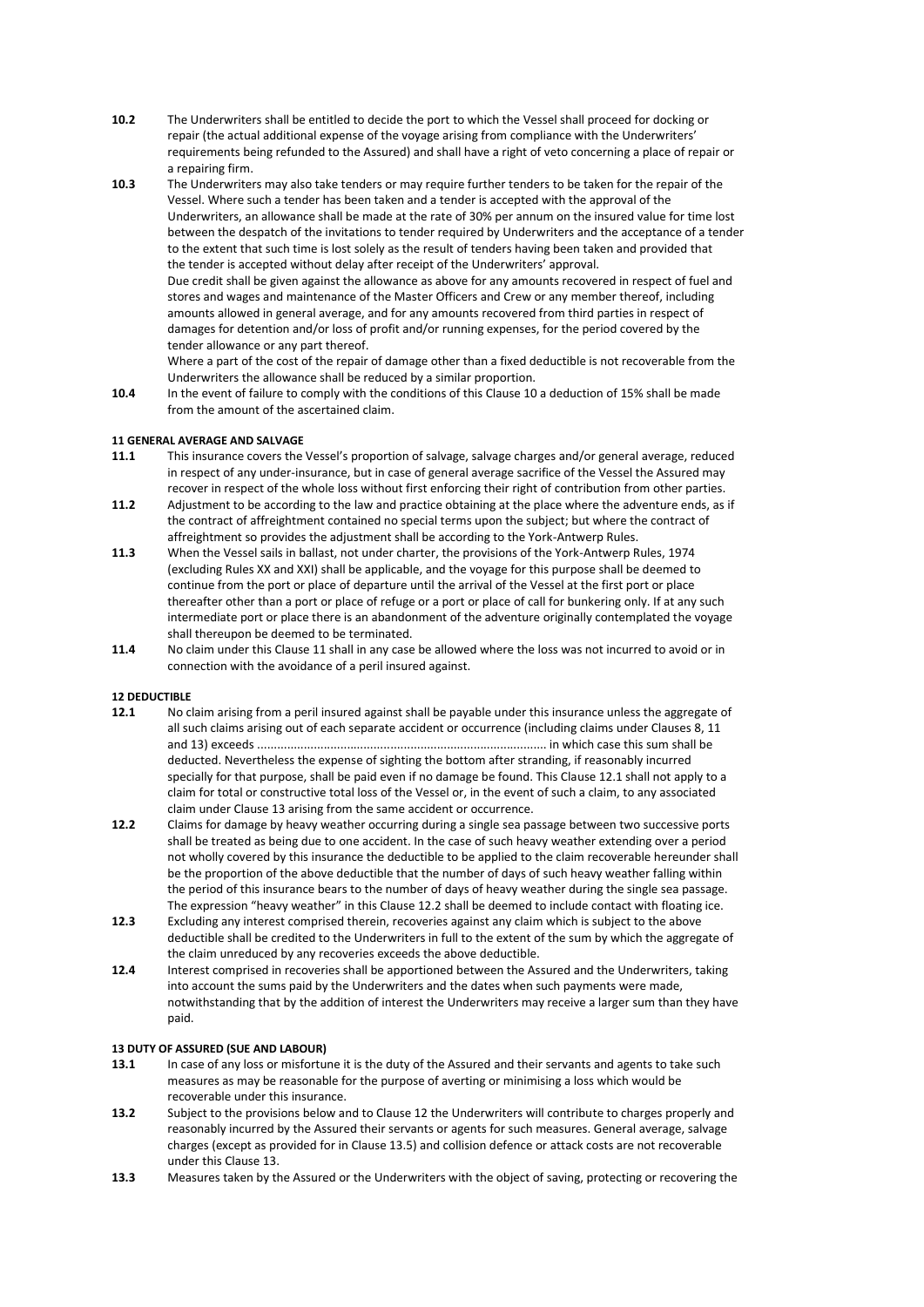subject-matter insured shall not be considered as a waiver or acceptance of abandonment or otherwise prejudice the rights of either party.

- **13.4** When expenses are incurred pursuant to this Clause 13 the liability under this insurance shall not exceed the proportion of such expenses that the amount insured hereunder bears to the value of the Vessel as stated herein, or to the sound value of the Vessel at the time of the occurrence giving rise to the expenditure if the sound value exceeds that value. Where the Underwriters have admitted a claim for total loss and property insured by this insurance is saved, the foregoing provisions shall not apply unless the expenses of suing and labouring exceed the value of such property saved and then shall apply only to the amount of the expenses which is in excess of such value.
- **13.5** When a claim for total loss of the Vessel is admitted under this insurance and expenses have been reasonably incurred in saving or attempting to save the Vessel and other property and there are no proceeds, or the expenses exceed the proceeds, then this insurance shall bear its pro rata share of such proportion of the expenses, or of the expenses in excess of the proceeds. as the case may be. as may reasonably be regarded as having been incurred in respect of the Vessel; but if the Vessel be insured for less than its sound value at the time of the occurrence giving rise to the expenditure, the amount recoverable under this clause shall be reduced in proportion to the under-insurance.
- **13.6** The sum recoverable under this Clause 13 shall be in addition to the loss otherwise recoverable under this insurance but shall in no circumstances exceed the amount insured under this insurance in respect of the Vessel.

### **14 NEW FOR OLD**

Claims payable without deduction new for old.

### **15 BOTTOM TREATMENT**

In no case shall a claim be allowed in respect of scraping gritblasting and/or other surface preparation or painting of the Vessel's bottom except that

- **15.1** gritblasting and/or other surface preparation of new bottom plates ashore and supplying and applying any "shop" primer thereto,
- **15.2** gritblasting and/or other surface preparation of: the butts or area of plating immediately adjacent to any renewed or refitted plating damaged during the course of welding and/or repairs, areas of plating damaged during the course of fairing, either in place,or ashore,
- **15.3** supplying and applying the first coat of primer/anti-corrosive to those particular areas mentioned in 15.1 and 15.2 above,

shall be allowed as part of the reasonable cost of repairs in respect of bottom plating damaged by an insured peril.

### **16 WAGES AND MAINTENANCE**

No claim shall he allowed, other than in general average, for wages and maintenance of the Master, Officers and Crew, or any member thereof, except when incurred solely for the necessary removal of the Vessel from one port to another for the repair of damage covered by the Underwriters, or for trial trips for such repairs, and then only for such wages and maintenance as are incurred whilst the Vessel is under way.

### **17 AGENCY COMMISSION**

In no case shall any sum be allowed under this insurance either by way of remuneration of the Assured for time and trouble taken to obtain and supply information or documents or in respect of the commission or charges of any manager, agent, managing or agency company or the like, appointed by or on behalf of the Assured to perform such services.

#### **18 UNREPAIRED DAMAGE**

- **18.1** The measure of indemnity in respect of claims for unrepaired damage shall be the reasonable depreciation in the market value of the Vessel at the time this insurance terminates arising from such unrepaired damage, but not exceeding the reasonable cost of repairs.
- **18.2** In no case shall the Underwriters be liable for unrepaired damage in the event of a subsequent total loss (whether or not covered under this insurance) sustained during the period covered by this insurance or any extension thereof.
- **18.3** The Underwriters shall not be liable in respect of unrepaired damage for more than the insured value at the time this insurance terminates.

### **19 CONSTRUCTIVE TOTAL LOSS**

- **19.1** In ascertaining whether the Vessel is a constructive total loss, the insured value shall be taken as the repaired value and nothing in respect of the damaged or break-up value of the Vessel or wreck shall be taken into account.
- **19.2** No claim for constructive total loss based upon the cost of recovery and/or repair of the Vessel shall be recoverable hereunder unless such cost would exceed the insured value. In making this determination, only the cost relating to a single accident or sequence of damages arising from the same accident shall be taken into account.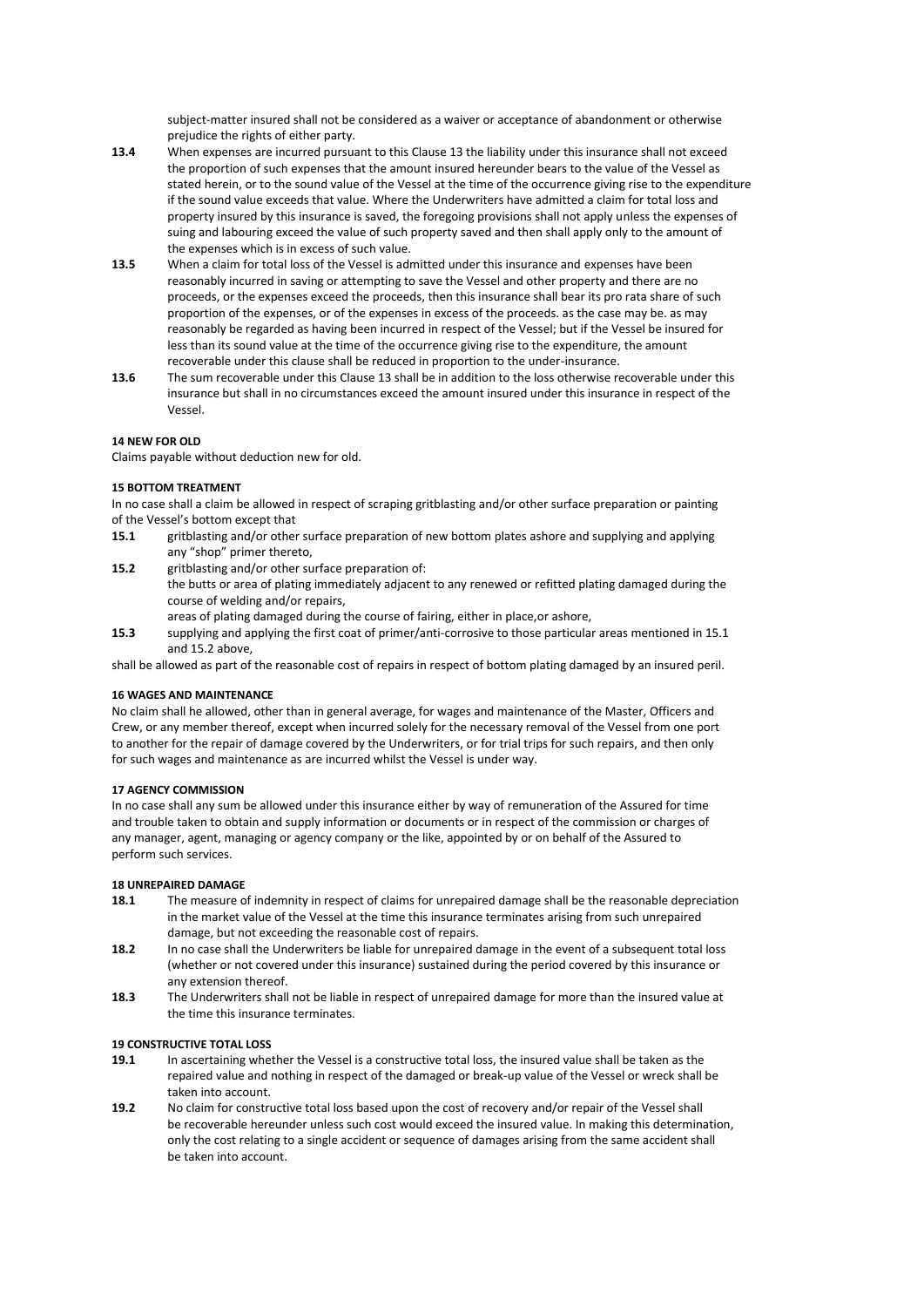# **20 FREIGHT WAIVER**

In the event of total or constructive total loss no claim to be made by the Underwriters for freight whether notice of abandonment has been given or not.

### **21 DISBURSEMENTS WARRANTY**

- **21.1** Additional insurances as follows are permitted:
- **21.1.1** *Disbursements, Managers' Commissions, Profits or Excess or Increased Value of Hull and Machinery.* A sum not exceeding 25% of the value stated herein.
- **21.1.2** *Freight, Chartered Freight or Anticipated Freight, insured for time*. A sum not exceeding 25% of the value as stated herein less any sum insured, however described, under 21.1.1.
- **21.1.3** *Freight or Hire, under contracts for voyage.* A sum not exceeding the gross freight or hire for the current cargo passage and next succeeding cargo passage (such insurance to include, if required, a preliminary and an intermediate ballast passage) plus the charges of insurance. In the case of a voyage charter where payment is made on a time basis, the sum permitted for insurance shall be calculated on the estimated duration of the voyage, subject to the limitation of two cargo passages as laid down herein. Any sum insured under 21.1.2 to be taken into account and only the excess thereof may be insured, which excess shall be reduced as the freight or hire is advanced or earned by the gross amount so advanced or earned.
- **21.1.4** *Anticipated Freight if the Vessel sails in ballast and not under Charter.* A sum not exceeding the anticipated gross freight on next cargo passage, such sum to be reasonably estimated on the basis of the current rate of freight at time of insurance plus the charges of insurance. Any sum insured under 21.1.2 to be taken into account and only the excess thereof may be insured.
- **21.1.5** *Time Charter Hire or Charter Hire for Series of Voyages.* A sum not exceeding 50% of the gross hire which is to be earned under the charter in a period not exceeding 18 months. Any sum insured under 21.1.2 to be taken into account and only the excess thereof may be insured, which excess shall be reduced as the hire is advanced or earned under the charter by 50% of the gross amount so advanced or earned but the sum insured need not be reduced while the total of the sums insured under 21.1.2 and 21.1.5 does not exceed 50% of the gross hire still to be earned under the charter. An insurance under this Section may begin on the signing of the charter.
- **21.1.6** *Premiums.* A sum not exceeding the actual premiums of all interests insured for a period not exceeding 12 months (excluding premiums insured under the foregoing sections but including, if required, the premium or estimated calls on any Club or War etc. Risk insurance) reducing pro rata monthly.
- **21.1.7** *Returns of Premium.* A sum not exceeding the actual returns which are allowable under any insurance but which would not be recoverable thereunder in the event of a total loss of the Vessel whether by insured perils or otherwise.
- **21.1.8** *Insurance irrespective of amount against:*
- Any risks excluded by Clauses 23, 24, 25 and 26 below.<br>21.2 Warranted that no insurance on any interest
- **21.2** Warranted that no insurance on any interests enumerated in the foregoing 21.1.1 to 21.1.7 in excess of the amounts permitted therein and no other insurance which includes total loss of the Vessel P.P.I., F.I.A., or subject to any other like term, is or shall be effected to operate during the currency of this insurance by or for account of the Assured, Owners, Managers or Mortgagees. Provided always that a breach of this warranty shall not afford the Underwriters any defence to a claim by a Mortgagee who has accepted this insurance without knowledge of such breach.

# **22 RETURNS FOR LAY-UP AND CANCELLATION**

- **22.1** To return as follows:<br>**22.1.1** Pro rata monthly net
- **22.1.1** Pro rata monthly net for each uncommenced month if this insurance be cancelled by agreement.
- **22.1.2** For each period of 30 consecutive days the Vessel may be laid up in a port or in a lay-up area provided such port or lay-up area is approved by the Underwriters (with special liberties as hereinafter allowed)

(a) . . . . . . . . . . . . . . . . . . . per cent net not under repair

(b) . . . . . . . . . . . . . . . . . . . per cent net under repair.

If the Vessel is under repair during part only of a period for which a return is claimable, the return shall be calculated pro rata to the number of days under (a) and (b) respectively.

- **22.2** PROVIDED ALWAYS THAT
- **22.2.1** a total loss of the Vessel, whether by insured perils or otherwise. has not occurred during the period covered by this insurance or any extension thereof
- **22.2.2** in no case shall a return be allowed when the Vessel is lying in exposed or unprotected waters, or in a port or lay-up area not approved by the Underwriters but provided the Underwriters agree that such non-approved lay-up area is deemed to be within the vicinity of the approved port or lay-up area, days during which the Vessel is laid up in such non-approved lay-up area may be added to days in the approved port or lay-up area to calculate a period of 30 consecutive days and a return shall be allowed for the proportion of such period during which the Vessel is actually laid up in the approved port or lay-up area
- **22.2.3** loading or discharging operations or the presence of cargo on board shall not debar returns but no return shall be allowed for any period during which the Vessel is being used for the storage of cargo